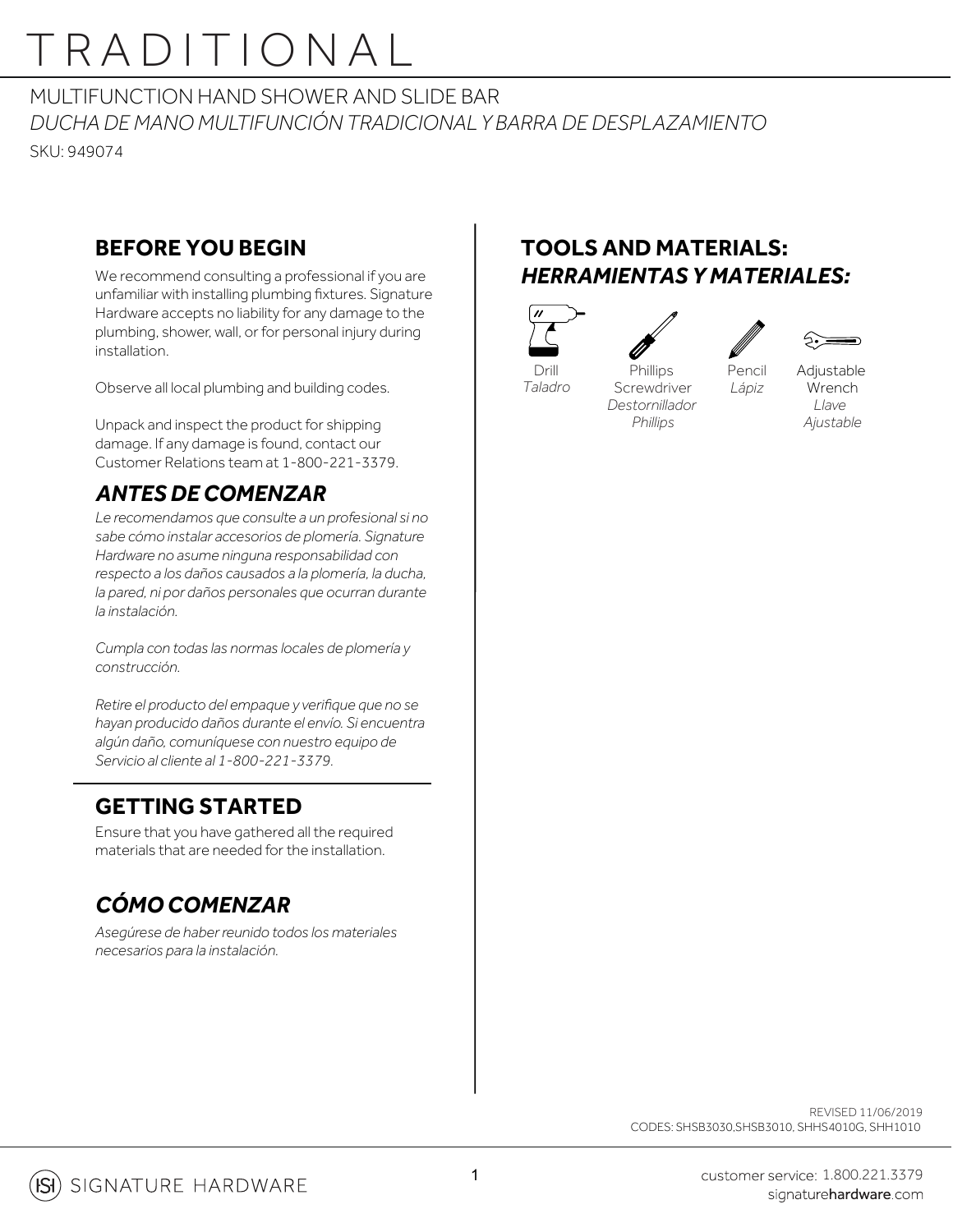## TRADITIONAL

#### MULTIFUNCTION HAND SHOWER AND SLIDE BAR *DUCHA DE MANO MULTIFUNCIÓN TRADICIONAL Y BARRA DE DESPLAZAMIENTO* SKU: 949074

### **INSTALLATION** *INSTALACIÓN*

1. Using the drill make the holes in the wall as shown in the following image.

Note: Before drilling, use a level to ensure proper orientation and level placement. Insert the provided plastic anchors into the holes (1).

*1. Realice orificios en la pared con el taladro como se muestra en la imagen siguiente.*

*Nota: Antes de perforar, use un nivel para garantizar la orientación y el nivel de colocación adecuados. Inserte los anclajes de plástico provistos en los orificios (1).*



2. Position slide bar (2) over mounting hole and secure with provided hardware (3) cover exposed screw with cap (4).

*2. Coloque la barra de desplazamiento (2) sobre el orificio de montaje y fíjela con el material provisto (3) y cubra los tornillos expuestos con tapones (4).*